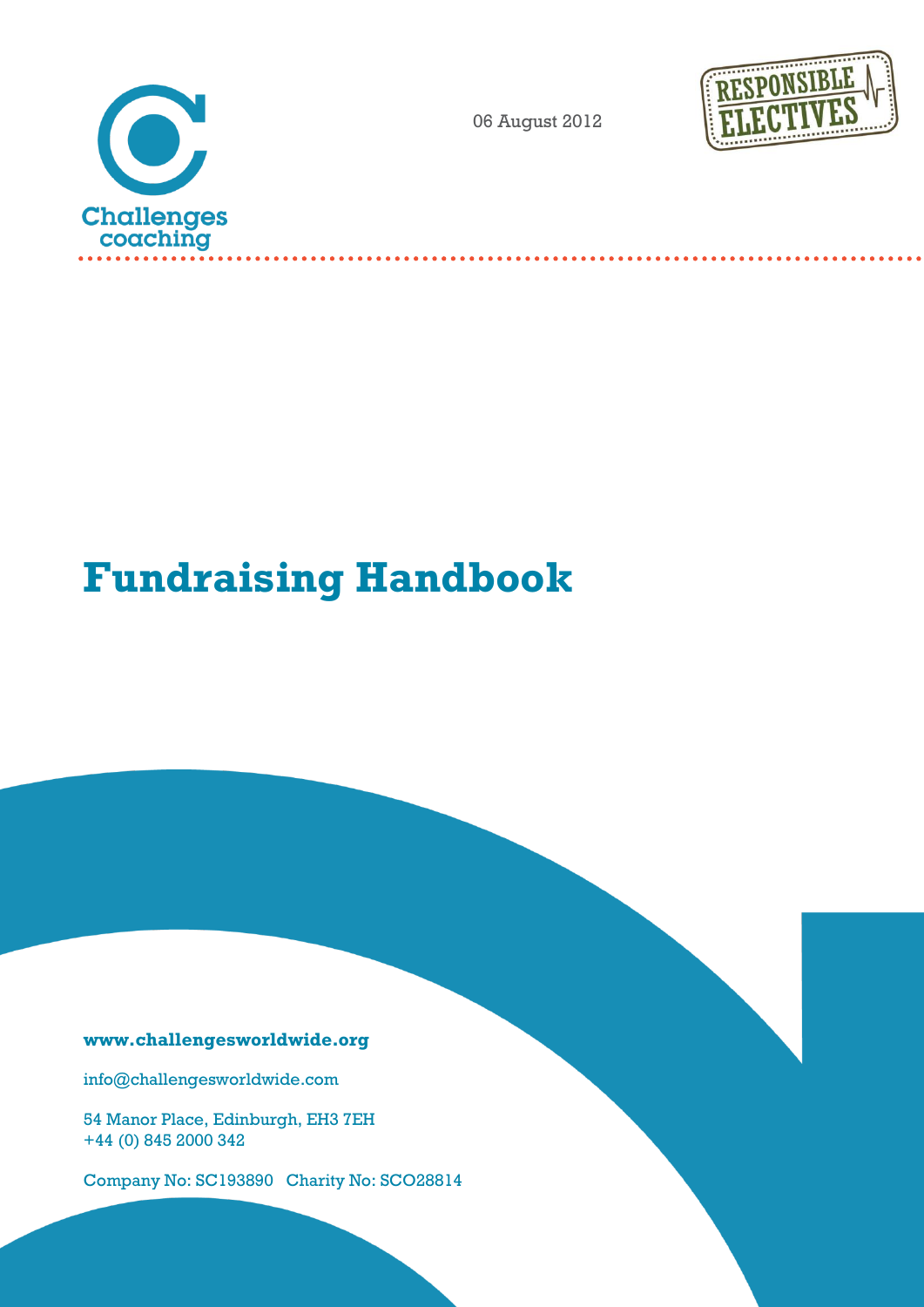



# **Table of Contents**

<span id="page-1-0"></span>

### **Information Disclaimer**

Whilst every care has been taken in developing and compiling this information, Challenges Worldwide Limited accepts no liability for any loss or damage caused, arising directly or indirectly, in connection with reliance on its contents except to the extent that such liability may not lawfully be excluded.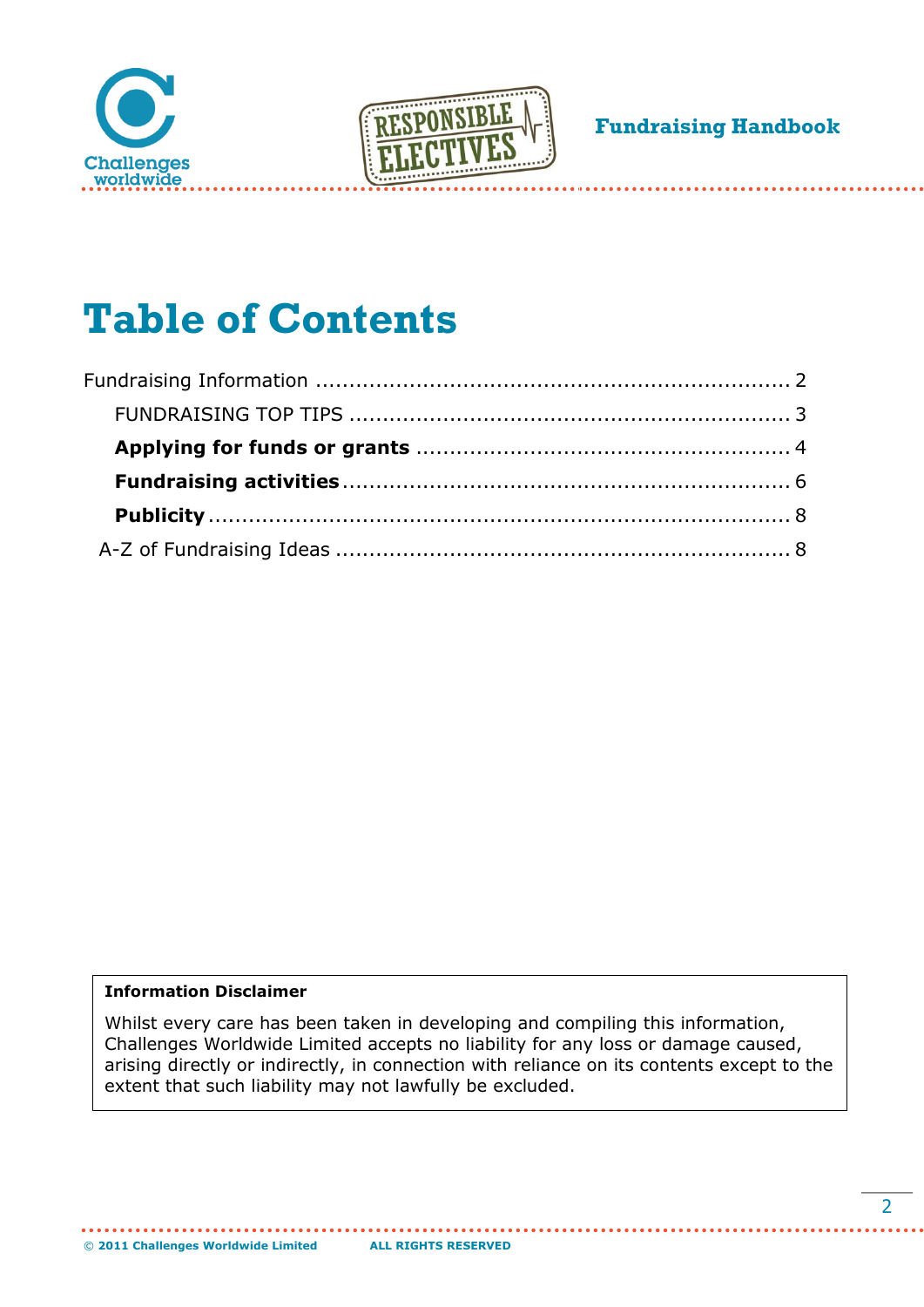



Fundraising Information

Starting point for your fundraising campaign is to be clear about what the money you are about to raise is to be used for. You'll need to distinguish between funds for personal upkeep while overseas, and donation to the host site. The Responsible Electives Programme encourages you to raise a minimum of £300 and this money is pooled into a fundraising account. Host sites are then asked to bid for the grants to support small projects at their sites. The process is monitored by an experienced team of the Responsible Electives Advisory Panel to ensure transparency and proper use of resources. Responsible Electives will keep you updated of such overseas grants and will be asking you to act as our 'eyes' once you get to the sponsored elective site just to make sure that the funds you raised are indeed being used for the intended purpose.

Always remember to tell people that main reason you are organising your elective with 'Responsible Electives Programme' is mainly to promote a more ethical approach to medical electives in developing countries, where you hope to add something to the medical team without drawing valuable resources away from the patients.

You could write a brief outline of your placement to support your need to fundraise. You could consider the following points in the plan:

- *The overall aim of the CWW placement.*
- *The reasons for your involvement in the Responsible Electives placement, outlining the personal benefits to you and additionally to the community where the placement will be based.*
- *What motivates you to go to a developing country*

### <span id="page-2-0"></span>**FUNDRAISING TOP TIPS**

Consider the following points when you are approaching fundraising:

- Always have a positive approach towards your fundraising.
- Begin by working out your target sum. Write a budget projection for your fundraising targets, how these will be achieved and in what time scale.
- Apply for grants or funds from trusts, companies or community groups.
- Ensure your event is safe and legal.
- *Set up a Facebook/ Twitter account to spread the word to friends and family and* to promote what you are doing, particularly if you are holding an event.
- *Set up a Blog; ask us to create one for you on our Challenges Worldwide Volunteer Tales.*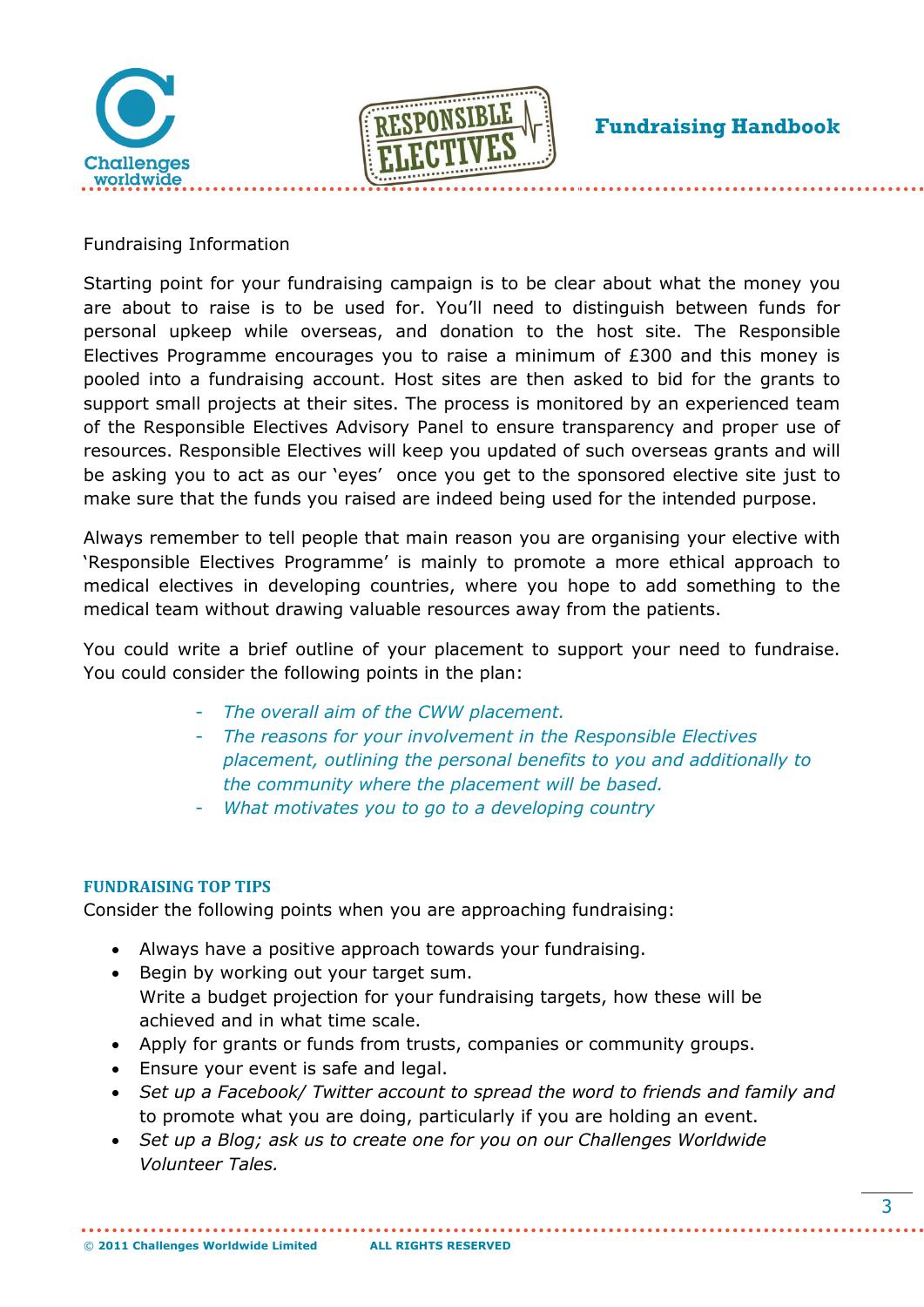



- Try to get your first sponsor to give generously it will encourage subsequent people to do the same.
- If you are using email to contact people, ensure you send regular updates emails are great for an instant response but if they aren't acted on immediately, they tend to be quickly forgotten.
- Add the link to your fundraising page to your personal email signature. You may even be able to add it to your work email.
- Ask for a mention on your employer's website.
- Ask your employer to match your contribution.

Ask your friends, family and colleagues for introductions, you will benefit from the contacts.

# <span id="page-3-0"></span>**Applying for funds or grants**

# **National / international Trusts**

*Applying to trusts can be time consuming but highly successful if you are determined so it is worth putting time aside to really concentrate on finding and researching into the most appropriate trusts, writing the letters, making a follow up phone call etc.. If you would like one of the team to read over an application letter before you send it, please email a copy through to your relevant recruitment and overseas officer.*

You can look in the **'Directory of Grant Making Trusts'** that should be available in the reference section of the library. You may find organisations listed which can help you, although many do not offer funding to individuals. Be selective, or you will spend more money contacting them than you might receive in a grant!

You can also call the **Directory of Social Change**: 020 7209 5151 to request an information booklet which incorporates the Educational Grants Directory, or try their website: [http://www.dsc.org.uk/acatalog/Fundraising.html.](http://www.dsc.org.uk/acatalog/Fundraising.html)

# **Community Groups**

Approach local community groups and associations such as Lions, Round Table, Chamber of Commerce and youth groups, preferably through personal contacts, or arrange a time to go and talk to a member. Ask if they would let you fundraise at one of their events, or send a letter to their members. Past volunteers have also managed to get some sponsorship directly from these organisations so it can be worth getting in touch. Investigate any grants available from local charities and trusts - ask your local library, City or County Council, MP's Office, Rotary Club or any other source of community information. Offer to give a talk about your experience when you return.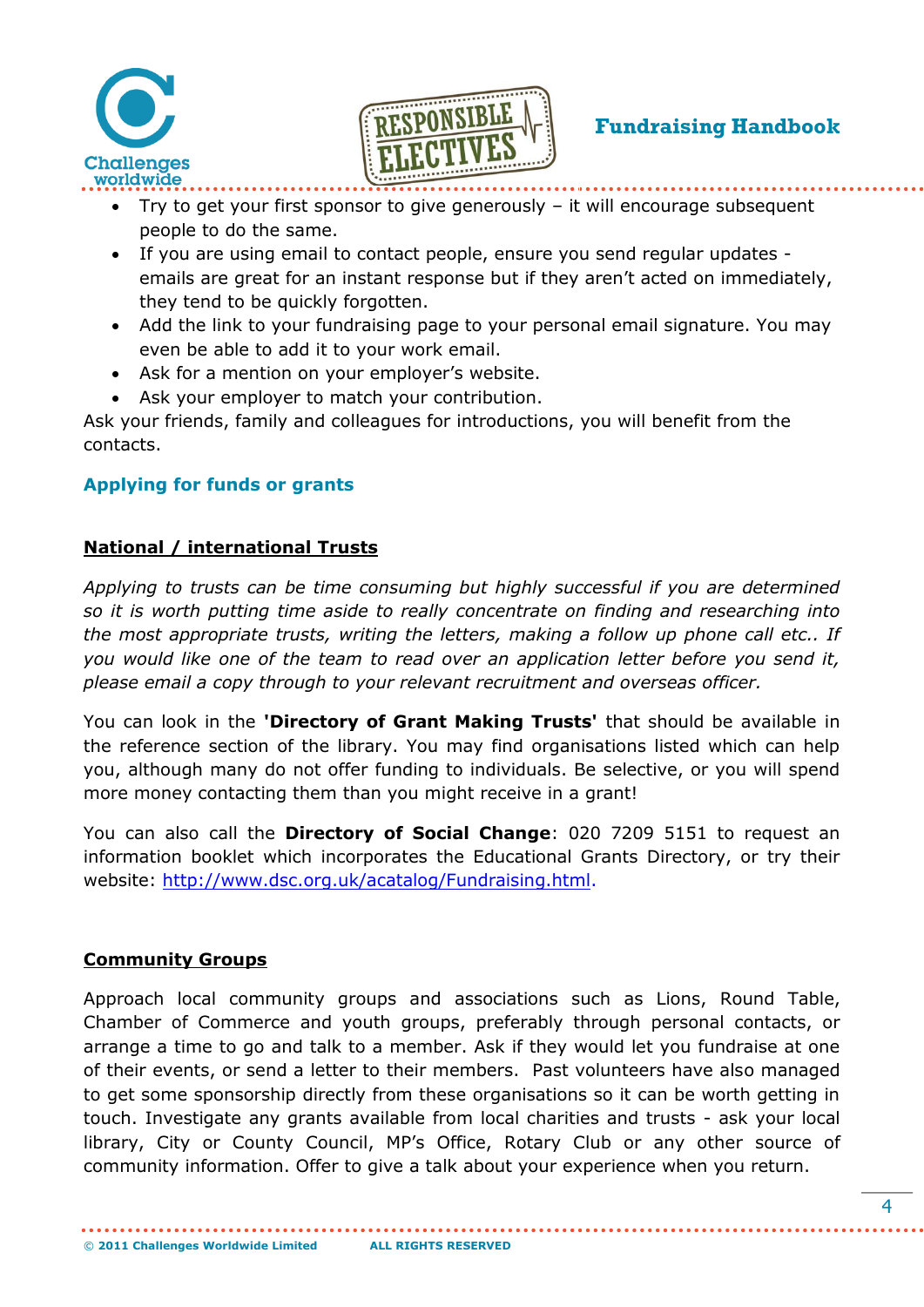



# **The Lions**

The Lions are members of Lions Clubs International, a community service organisation dedicated to the idea that the men and women who live in a community are in the best position to know who needs help and why. Local Clubs are part of the world's largest such organisation, with more than 1.35 million members within 45,000 clubs, serving in 200 countries and geographical areas. The association is both non-political and nonsectarian.

<http://www.lions.org.uk/>

### **Rotary Club**

The Rotary Foundation, Rotary's corporate charity, is dedicated to furthering international understanding, goodwill and peace. The Foundation administers many programmes to aid the needy and deserving.

<http://www.rotaryclubs.co.uk/>

### **Round Table**

Round Table is known for its efforts to assist in its own community and to help that community's less fortunate members; for its concern for the quality of life and for the help it gives to various charitable causes.

<http://www.roundtable.co.uk/>

### **The Chamber of Commerce**

The British Chambers of Commerce is a non-political, non-profit making organisation, owned and directed by its members, democratically accountable to over 135,000 individual businesses of all sizes and sectors throughout the UK.

[http://www.chamberonline.co.uk](http://www.chamberonline.co.uk/)

**Family Friends**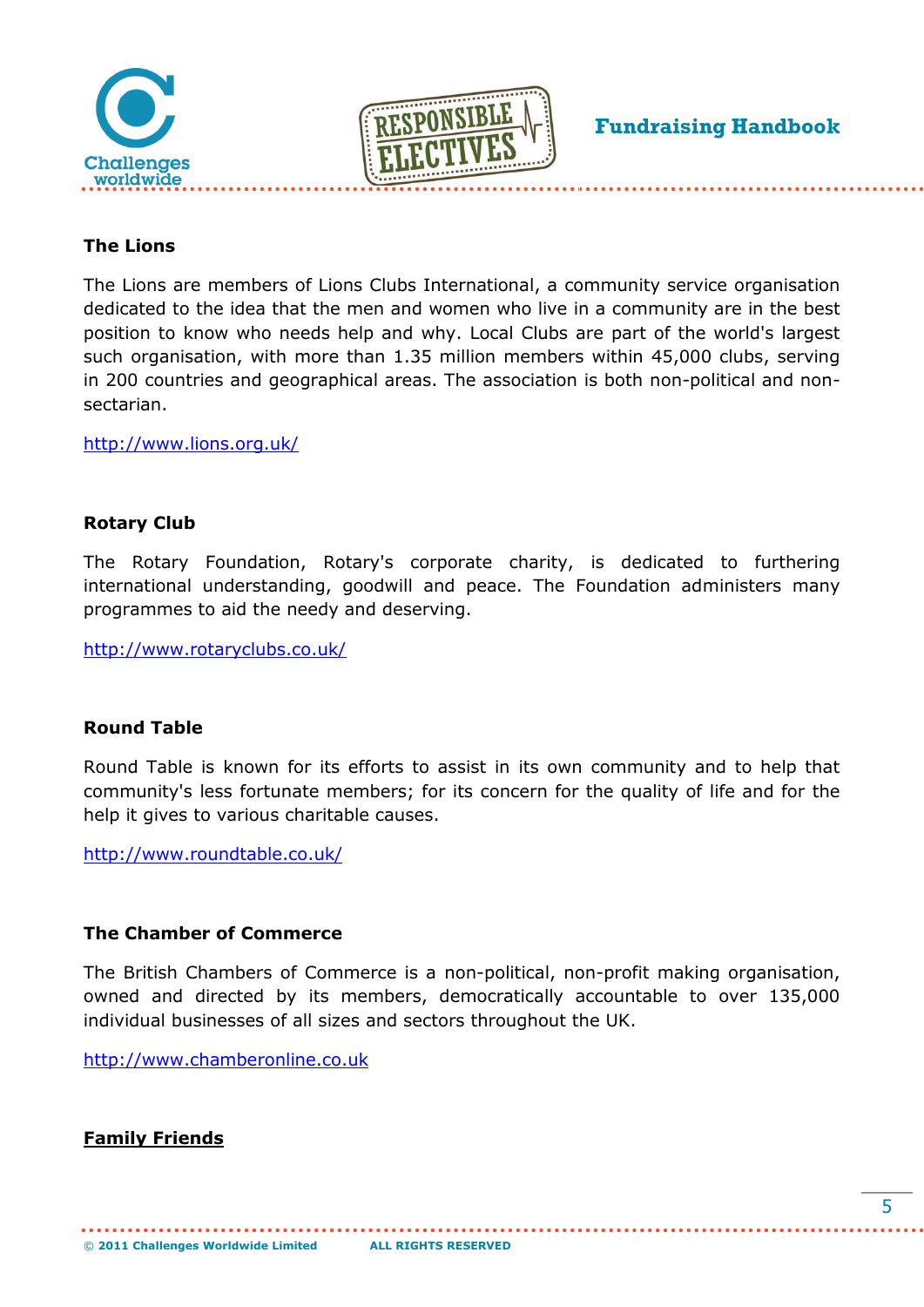



Speak to the various members of your close family. People tend to have lists (Christmas Cards etc) which come in handy when you are trying to raise money. Draft a letter using the style we have provided and attach a Placement plan to let people see what you will be doing.

### <span id="page-5-0"></span>**Fundraising activities**

Choose activities related to your personality and skills - don't do a fund-raising ball if you hate dancing! This list is only a start, use your imagination and do feel free to call us and discuss your fund-raising activity. If it is an enjoyable event then the money raised will be a bonus.

**Social events** e.g. Ceilidhs, balls, pub or club nights - rent a venue and take a portion of the door or bar takings. Why not have a theme night? One 'cheese and wine' raised over £600. Depending on your interests, consider having an 'open garden' (and accept donations for plants, tea & cakes), a golf/tennis/rugby event, a guided walk with picnic lunch, a wine or beer tasting session, etc. Whatever event you are doing, a raffle or tombola can boost funds. Ask local firms to discount or donate whatever you need (food, drinks, venue, raffle prizes).

An auction of promises could work if you and friends/contacts donate 'promises' (e.g. to cook a meal for two, a tour of the Houses of Parliament (ask your MP), meals from local restaurants, a 'trolley dash' at a local supermarket, a morning's use of a private tennis court, use of a caravan for the weekend - whatever people will offer).

# **Remember!**

Keep it safe and legal

• Seek advice from, and check, with your local Council for any necessary permissions, licensing, trading standards and health and safety issues.

• Contact your local police if you are planning an event in a public place. For example, if the event is to be held on public roads or if it could cause traffic disruption.

Other information resources:

- The Fundraisers' Guide to Law Bates, Wells and Braithwaite
- The Institute of Fundraising (www.institute-of-fundraising.org.uk)
- The Directory of Social Change (www.dsc.org.uk)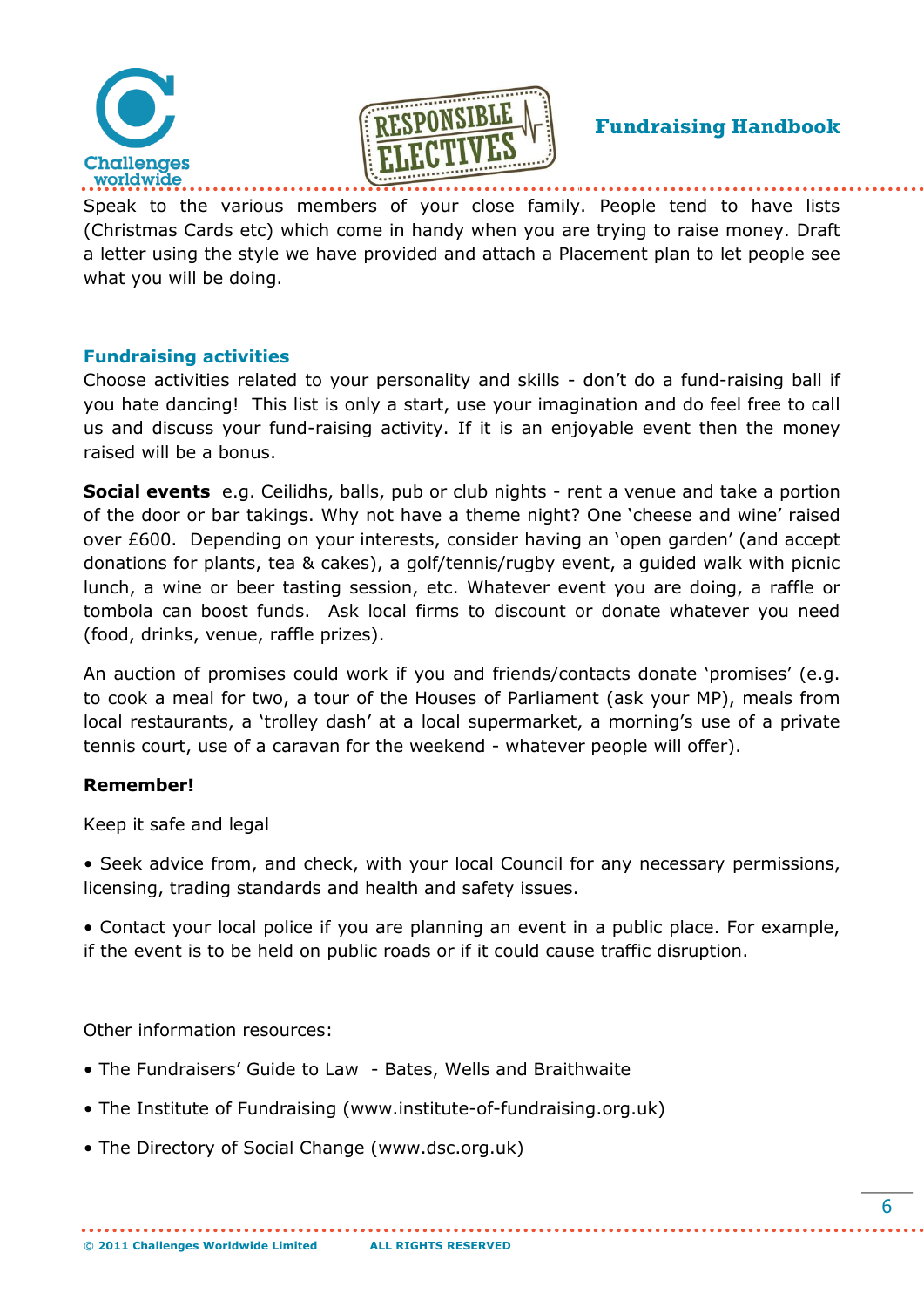



**Sales** Have a good clear out! Sell your old clothes, furniture, books, CDs or other items at a nearly-new or car-boot sale. Or make and sell cakes, drinks, T-shirts, etc. Be creative: think about the time of year (make and sell Easter eggs, offer a Christmas gift wrapping service), use your skills (give computing lessons, make clothes or curtains, offer Maths tuition, cook cakes, sweets or ready meals to sell, whatever you are good at).

**Sponsored events** Be imaginative, choose interesting and worthwhile activities, preferably useful and relevant to your Placement and/or the skills you have. There are lots of marathons around the UK - for famous ones you need to apply very early to get a place. Search google.co.uk for the many smaller local events, e.g. Nottingham half marathon, Lincoln 10K run, Women's 10K run in Liverpool, etc. Previous students have succeeded with sponsored parachute/bungee jumps, ceilidhs, discos and silences.

Here are 2 web links for bungee/parachute jumping schemes to raise money for charity (i.e. CWW, who allocate that funding to your Placement Contribution). Search Google.co.uk for plenty more.

<http://www.jumpwithus.co.uk/frame.html>Jump for free - raise a minimum amount for charity to qualify then pay about £200 to jump - but this can be part of the money you've raised. Jump sites all over the UK.

[http://www.ukbungee.com](http://www.ukbungee.com/) You need to raise £100 minimum - £50 for the cost of the jump, the charity gets £50. Any more money you raise goes to the charity (no upper limit on how much you can raise). Phone 07000 286433 to find your nearest venue and get a sponsorship form.

Please note that these are not partner organisations of CWW and we are not vouching for or recommending them in any way

### **Saving**

Challenge yourself - cut down on drinking/new clothes/smoking/chocolate/magazines or whatever you spend money on - set a target of say £50/month. Walk instead of taking the bus and you will get fit as well as save money. This is an ideal chance for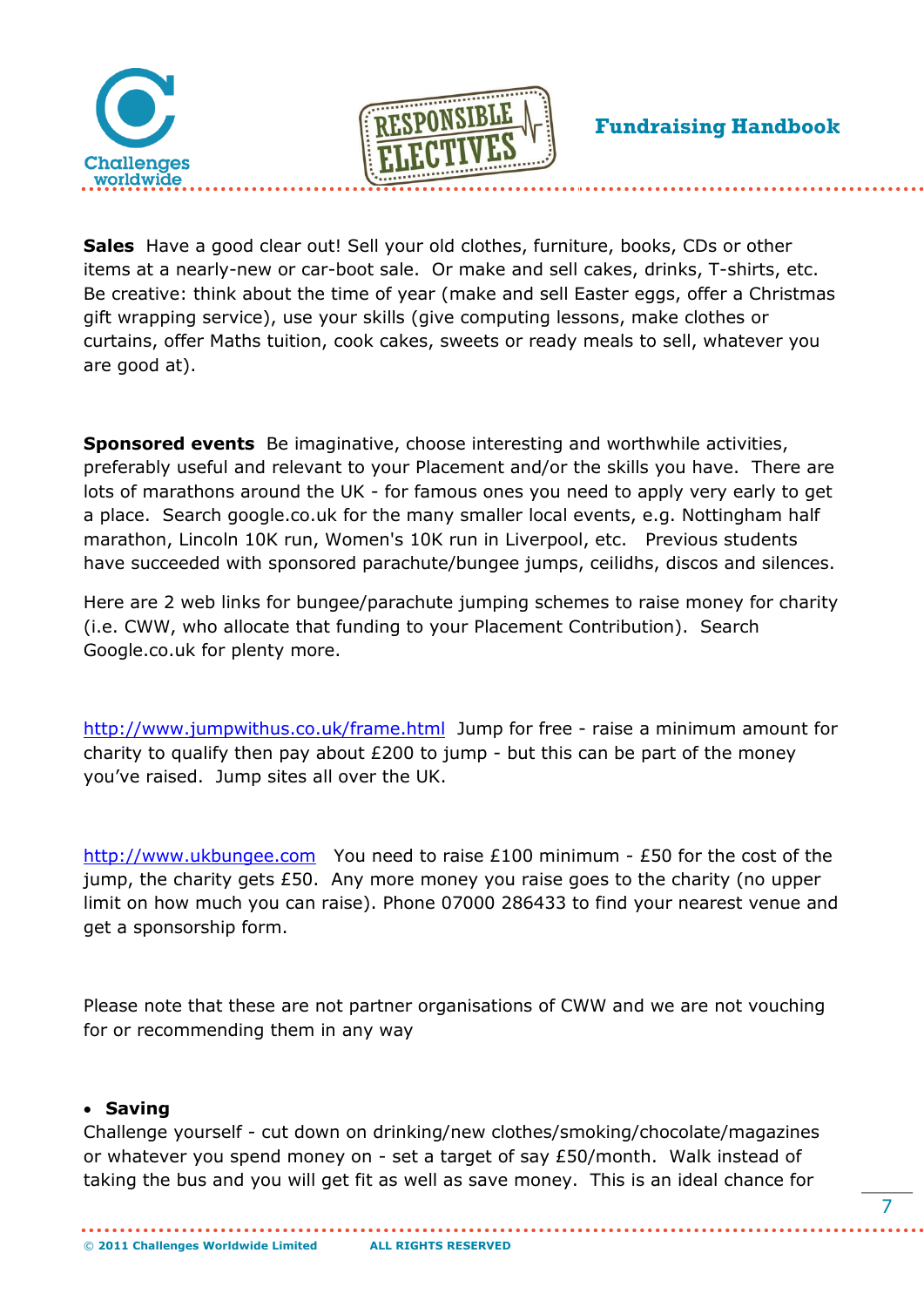



you to make a concrete commitment to ironing out that annoying habit which you have always wanted to quit - now you have a real reason to make the change. Alternatively, use your holiday fund - a week on the beach in Spain would have cost you £500 at least and just think how much more worthwhile your Placement will be!

### **Part-time or full-time work**

Perhaps the most reliable way to build up funds, this will complement any fundraising efforts and allow you to look at sponsorship funding as an extra means of reaching your target, rather than the main way. Investigate doing more hours, or asking for a rise in salary

### <span id="page-7-0"></span>**Publicity**

When publicising any event you should think about why you want publicity and who your target audience is. By doing this you should be able to put together a clear and strong message.

### **Top tips**

- Put posters up in community centers, doctors' surgeries, clinics, libraries, shops, post offices, schools, churches, your workplace. However remember to ask first!
- Get notices read out at church services, at local political party meetings, other events.
- Consider which media to contact make a list, remembering local newspapers, radio, TV, magazines, specialist publications and journals, company newsletters or Intranet sites.
- Consider advertising in the local 'What's on' newspaper column, radio slot or Internet page.
- The local grapevine people hear about things in all sorts of ways so tell everyone (friends, family, neighbours, colleagues, customers, suppliers).

# <span id="page-7-1"></span>**A-Z of Fundraising Ideas**

### **A**

Ask around, get ideas and support - you'll never know what you could achieve if you don't!

**Art** –do you know a painter, photographer or potter? Get donations and hold an exhibition/sale with a percentage to you.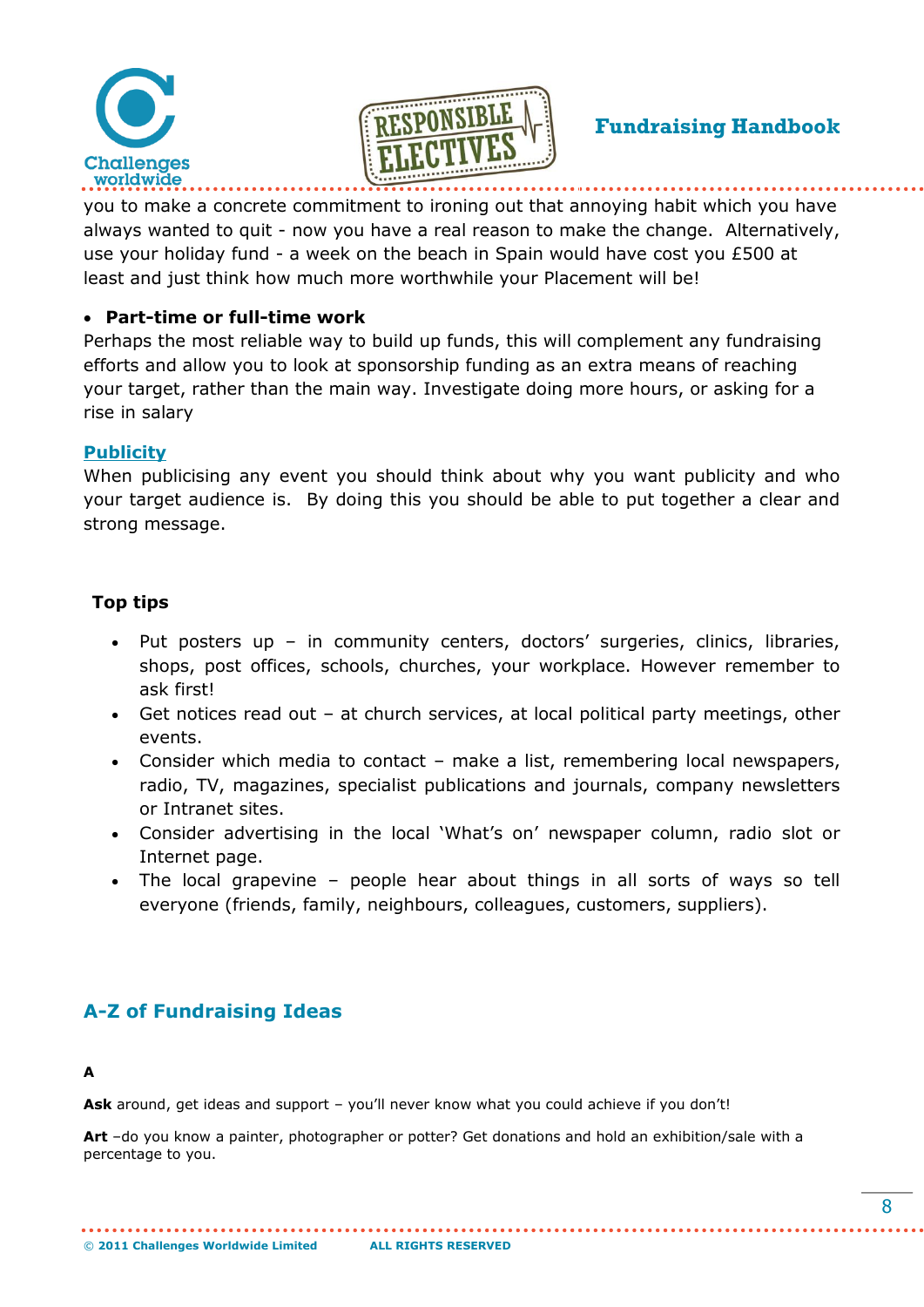



**Auction** of 'promises' or a slave auction (get someone to offer to be a slave for the day or your manager to make coffee for the department for the week. Colleagues can bid for their services).

**Afternoon tea party** serving sandwiches cakes, scones and tea

### **B**

**Baby competition** – ask colleagues or friends to bring in baby photos of themselves. People pay to guess who's who – great fun and prizes for the winners

**Bring and buy**, at work, garden, community centre

**Be shameless**! Keep talking about your fundraising efforts and training. Get people involved

**Babysitting** and child minding

#### **Barbecues**

**Blogg** – CWW can set up a blog page for you to spread the word before and keep in touch while on assignment.

### **C**

#### **Car boot** sale

**Church**, or place of worship collection

**Company contacts** – ask your suppliers for sponsorship, gift donations (get permission)

**Coffee** morning, cake sale – ask a local cookery class or school to help.

**Chocolate tasting** with prizes for guessing brands of chocolate etc…

#### **D**

**Dress down** for the day. Pay for the privilege

**Diet** – you, friends and colleagues - £1 per pound

**Drink** – get sponsored to give up alcohol

**DJ** – do you, your children or friends know one? Ask them to do the music for your event.

### **E**

**Email** – invites and reminders to friends, their friends' friends

**Ever ready** – keep your eyes open to opportunities and your sponsorship form handy

. . . . . . . . . . . . . . . .

. . . . . . . . . . . . . . . . .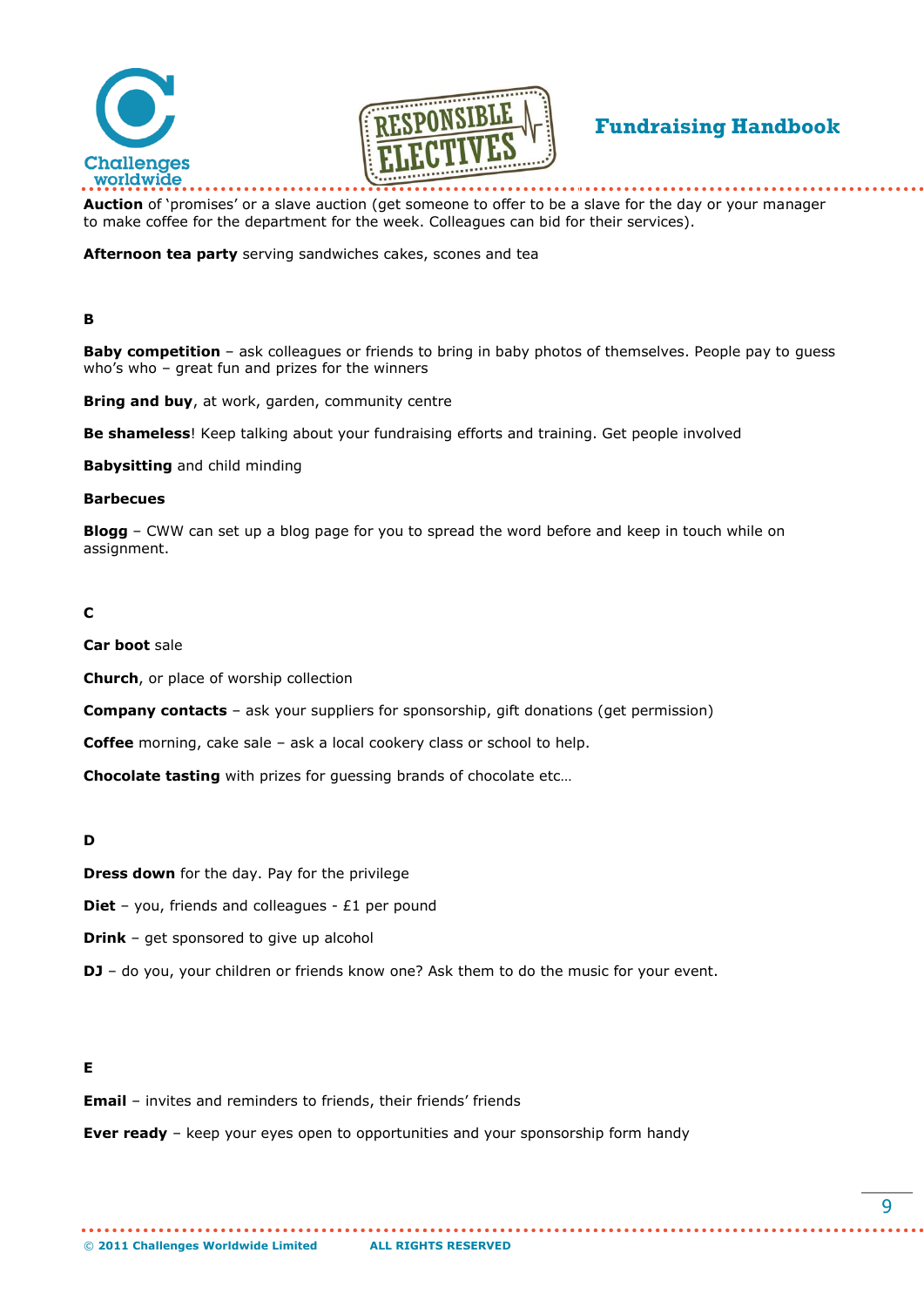



**F**

**Fashion** show

**Fancy dress** party or day

**Fetes** and **fairs** – have a stall

**Fine box** for colleagues' swearing or lateness

**Football kit** day at work. Pay to wear one.

**Film night** – DVD – themed to your destination country perhaps – set up a cinema and charge entry to the film. Selling ice-cream, popcorn and snacks could be an added extra.

### **G**

**Golf** Day - tournament

**Guess** the number – e.g. balloons in a car, sweets in a jar etc.

**Games**: monopoly, chess tournament, team trivial pursuit, scrabble – pay to enter, donated prizes.

### **H**

**Hobbies** – what hobbies can help you raise money sport, walking, cycling, art and craft,

aromatherapy, massage etc.

**Horse** racing & dogs – sweepstake at work.

### **I**

**Ink** – write to everyone you possibly can

**International** – think about the country you're raising money to go to. Tie it in to your party, dinner or stall.

. . . . . . . . . . . . . . . . .

### **J**

**Jazz** night – see case study

# **Jumble** sale

### **K**

**Karaoke** evening (pay not to sing perhaps) **Kick-off** – 5-a-side tournament – work, pubs

. . . . . . . . . . . . . . . . . .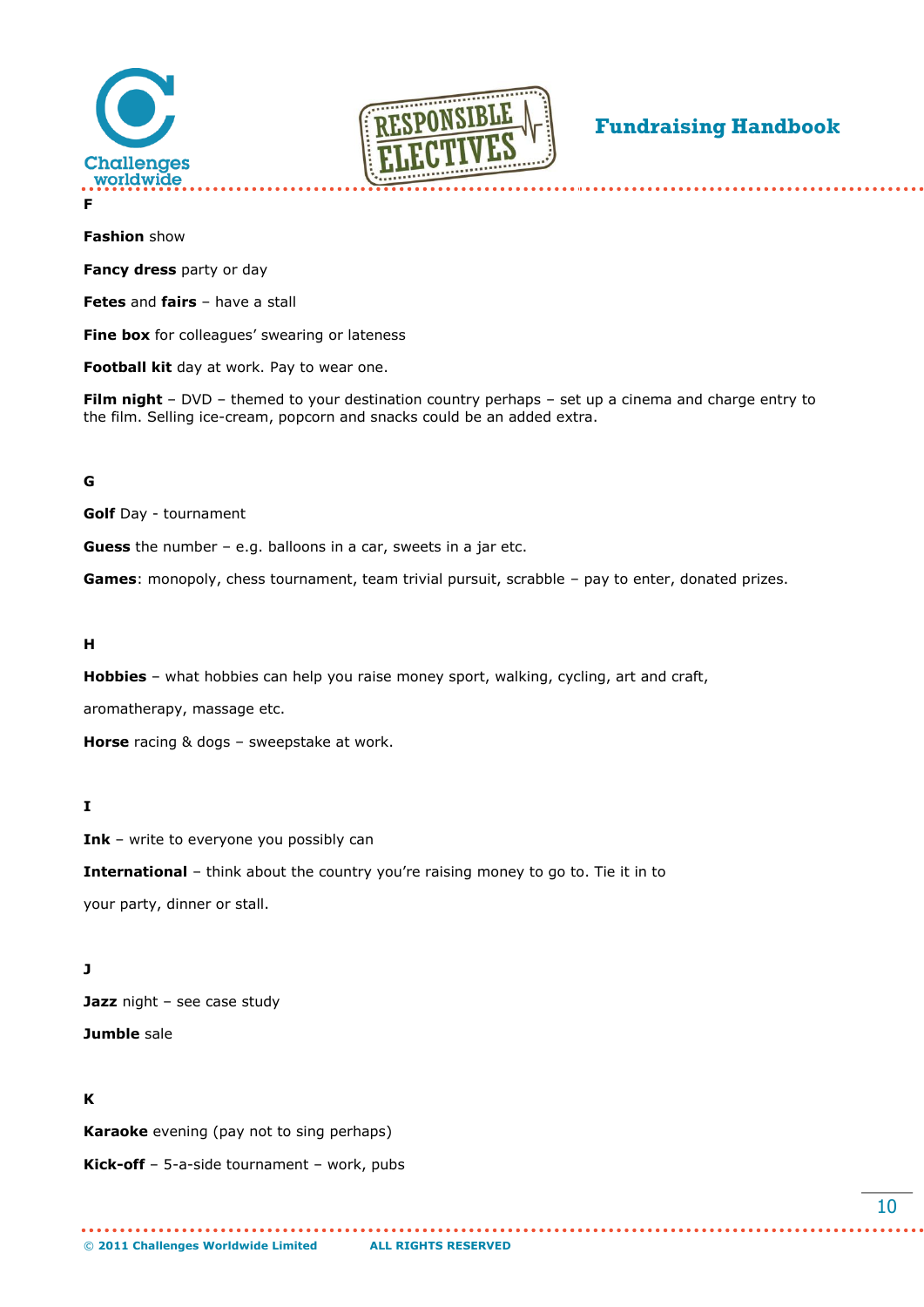



**L**

### **Line dancing** evening

**Library** – get your friends, family, colleagues to get a book from the library instead of

buying it and to give you the money they've saved

### **Lambada** party

**Lunch-less** – set a date for all your colleagues to bring in a packed lunch and then to give you the money they would have spent.

### **M**

**Matched donation** from your company

#### **Murder mystery** party

**Meal** – ask a restaurant for reduced prices if you bring a large party on a weekday evening. Charge cover price plus extra. Raffle and games too.

### **N**

**Never** give up.

**Neighbours**. Offer to wash their windows, mow the lawn or throw a street party (if its big

and in the street, get council authorisation). Charge admission.

### **O**

**Organise** events within events – why not hold a raffle at your party or an auction at your sports tournament?

**Opera** – try to get a group discount on opera or theatre tickets and then charge everyone a bit extra for the outing. Charge for a pre-theatre drinks and cocktails party at your place. Dress up and make it an occasion.

### **P**

**Party** – theme it around your destination country, or make it a 50s, 60s, 70s, 80s, beach, Easter, out of season Christmas. Or no theme – just for fun!

**Police** Cell – ask if you can use a cell for the night. Get your work colleagues to sponsor you or your boss/director to spend the night there

. . . . . . . . . . . . . . . . . . . .

**Pub** crawl (fancy dress or three legged) Make it a competition racing, or completing challenges along the way.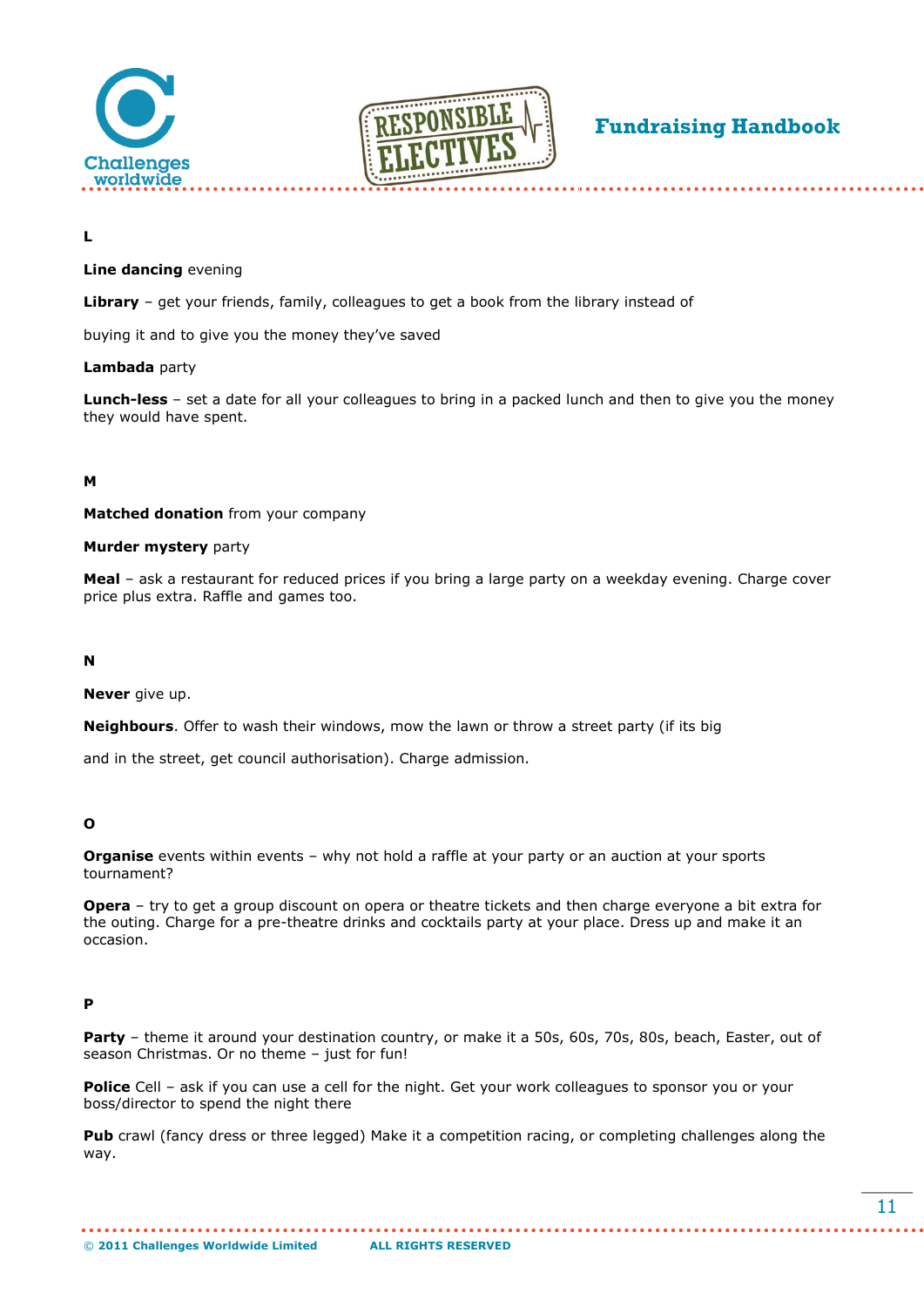



**Public** humiliations – get the director of the company in stocks and then throw tomatoes at them – the more senior the better!

### **Q**

**Quiz** night – organise one, ask your local pubs to give you a percentage of the takings

**Quiet** time – get a local youth group to do a sponsored silence with you

### **R**

**Raffle** – get local businesses to donate prizes

**Races** – Three-legged, egg and spoon, relay – Pick two key venues hold the race between.

**Relatives** – Make the most of talented relatives who may be able to donate services, artwork etc. Get all of your family to ask all of their friends to sponsor you/come along to your events too.

### **S**

**Services** – ask a hairdresser, beautician, masseur, tarot reader friend to come to your event and donate their proceeds or a day's tips

**Sponsored** activities – you and friends can walk, swim, dance, fast, bungee jump etc.

**Shave** off your beard/moustache – or someone else's (and get people to sponsor you)

**Street** party

**Smoking** – sponsored abstinence, and/or donate the money you save

#### **T**

**Treasure** Hunt

**Twenty-four-hour** marathon: darts, stay awake or dancing. Sponsored or have a team competition

**Tail** – pin the tail on the donkey. Pay to play, donated prizes

**Tin** – collection tin or bucket to take to events: (make sure you get permission)

#### **U**

**Use** your network of colleagues and friends to come up with ideas and help with activities

**Unwanted and unused** gifts – ask friends and family, colleagues: use for prizes or car boot sale.

. . . . . . . . . . . . . . . . .